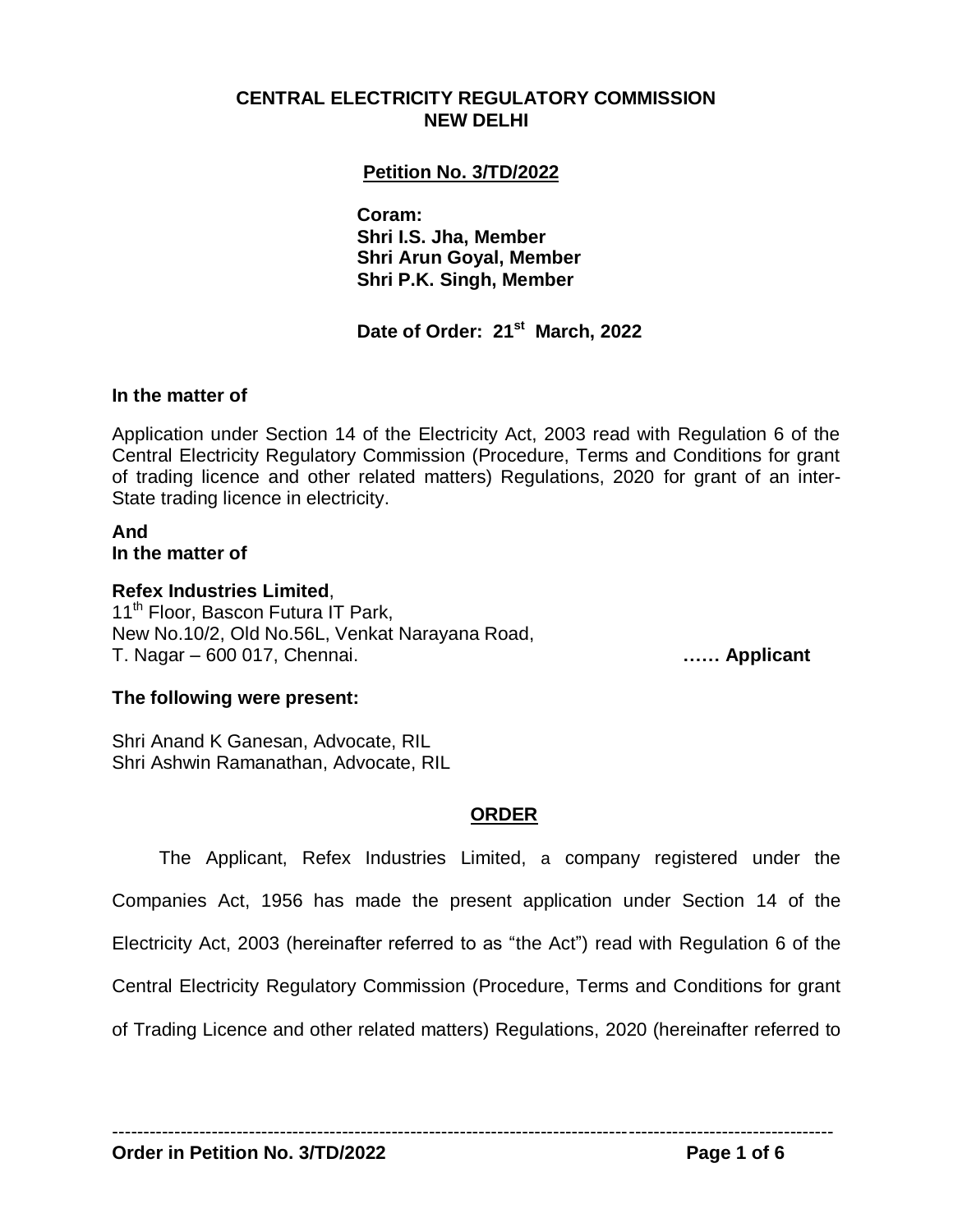as "the Trading Licence Regulations") amended from time to time, for grant of Category `I` trading licence for inter-State trading in electricity in whole of India.

2. In accordance with sub-section (2) of Section 15 of the Act read with Clause (4) of Regulation 6 of the Trading Licence Regulations, notices were published by the Applicant on 30.12.2021 in Business Standard-English (Chennai, Kochi, Bangalore, New Delhi, Chandigarh, Lucknow, Kolkata, Bhubaneswar, Mumbai, Ahmedabad and Pune editions), Business Standard-Hindi (Delhi, Chandigarh, Lucknow, Kolkata, Mumbai and Bhopal editions), Dinamani-Tamil (Chennai edition), Hamro Prajashakti-Nepali (Tezpur edition) and Dainandin Barta-Assamese (Guwahati edition). In response to the said public notices, no objections were received.

3. In accordance with Regulation 3(3) of the Trading Licence Regulations, a person applying for Category `I` trading licence should have net worth of Rs. 50 crore and should have maintained minimum current ratio and liquidity ratio of 1:1, as on date of audited balance sheet accompanying the application. As per Special Balance Sheet submitted by the Applicant as on 31.12.2021, the Applicant possesses the required net worth, current ratio and liquidity ratio for grant of Category "I" trading licence. Accordingly, the Commission vide order dated 17.2.2022, came to conclusion that the Applicant is *prima facie* qualified for grant of Category "I" licence for inter-State trading in electricity.

4. On the above consideration, the Commission vide its order dated 17.2.2022 had proposed to grant Category "I" inter-State trading licence to the Applicant. Relevant portion of the said order dated 17.2.2022 is extracted as under:

--------------------------------------------------------------------------------------------------------------------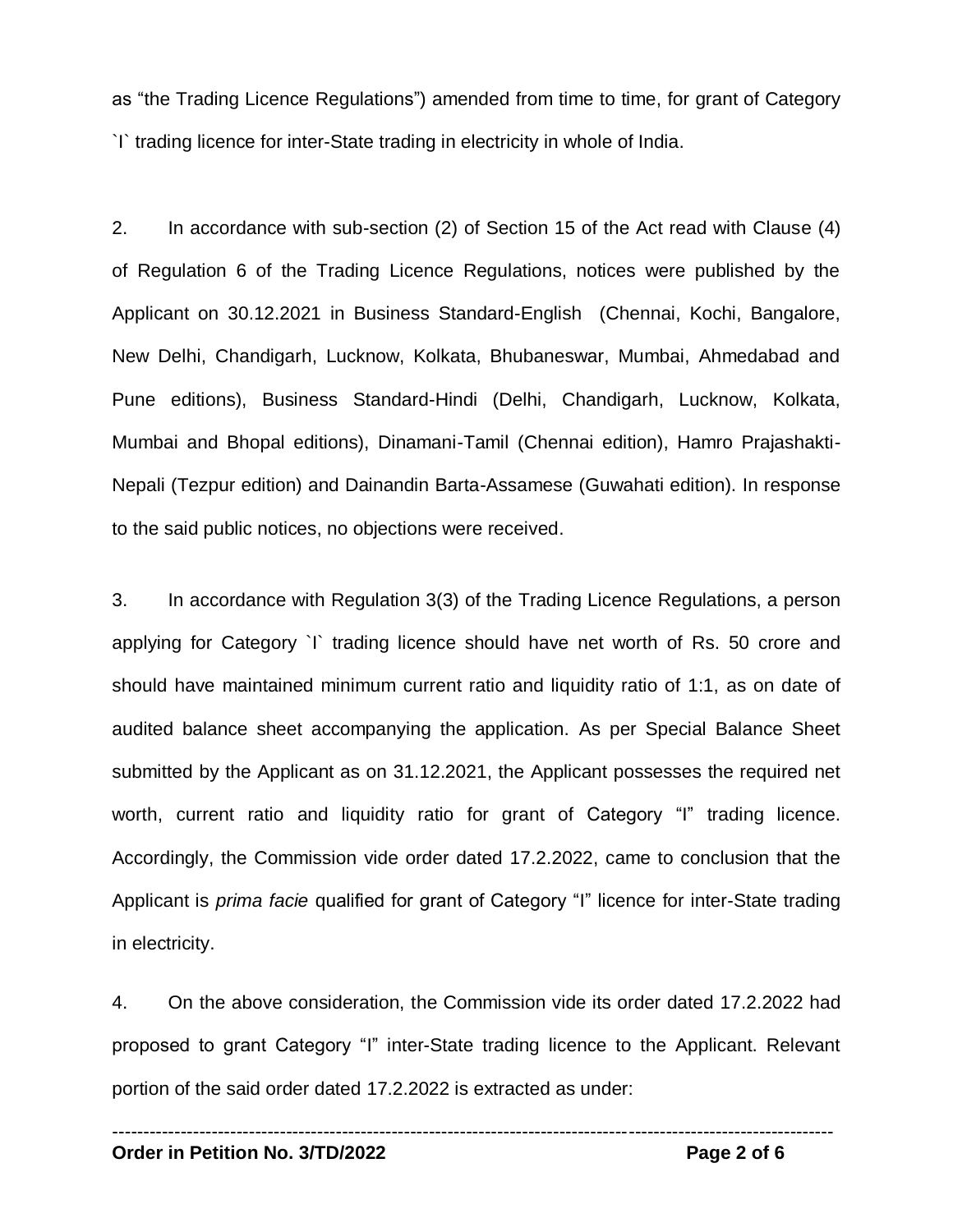*"15. In accordance with Clause (2) of Regulation 3 of the Trading Licence Regulations, the Applicant should have at least one full-time professional having qualifications and experience in power system operation and commercial aspects of power transfer, finance, commerce and accounts. As per information submitted by the Applicant vide affidavit dated 15.2.2022, it fulfils the requirements of Clause (2) of Regulation 3 of the Trading Licence Regulations.*

*16. The Applicant vide its affidavit dated 15.2.2022 has submitted as under:*

*"...M/s Refex Energy Limited, hereby undertakes to initiate the process of surrendering the inter-State trading licence No. 82/Trading Licence/2018/CERC as granted by the Central Electricity Regulatory Commission to us on 30.8.2018, upon grant of a Category-I inter-State trading license to Refex Industries Limited and upon fulfilling the existing obligations of the Company as morefully stated in clause 4 below.*

*4. The trading licence would be surrendered by Refex Energy Limited upon conclusion of the existing obligations under the trading licence granted. Further, except for the purposes of satisfying the existing obligations, no fresh contractual obligations would be undertaken by Refex Energy Limited upon the grant of the trading licence to Refex Industries Limited."* 

*17. On consideration of the above facts, after a preliminary examination, we*  find that the Applicant meets the requirements as specified in the Trading *Licence Regulations for grant of Category `I` trading licence. In view thereof, the Commission proposes to grant Category `I` trading licence to the Applicant. We direct that a notice under Clause (a) of Sub-section (5) of Section 15 of the Act be issued inviting further suggestions or objections to the proposal of the Commission.* 

5. In line with the above-mentioned order dated 17.2.2022 notice under Clause (a)

of Sub-section (5) of Section 15 of the Act was published on 20.2.2022 in all editions of

Hindustan Times (English) and Hindustan (Hindi). No suggestions or objections have

been received in response to the notice issued by the Commission.

6. Case was called out for virtual hearing on 21.3.2022.

7. Learned counsel of the Applicant submitted that no objection has been received

in response to the public notice published by the Commission under sub-section (5) of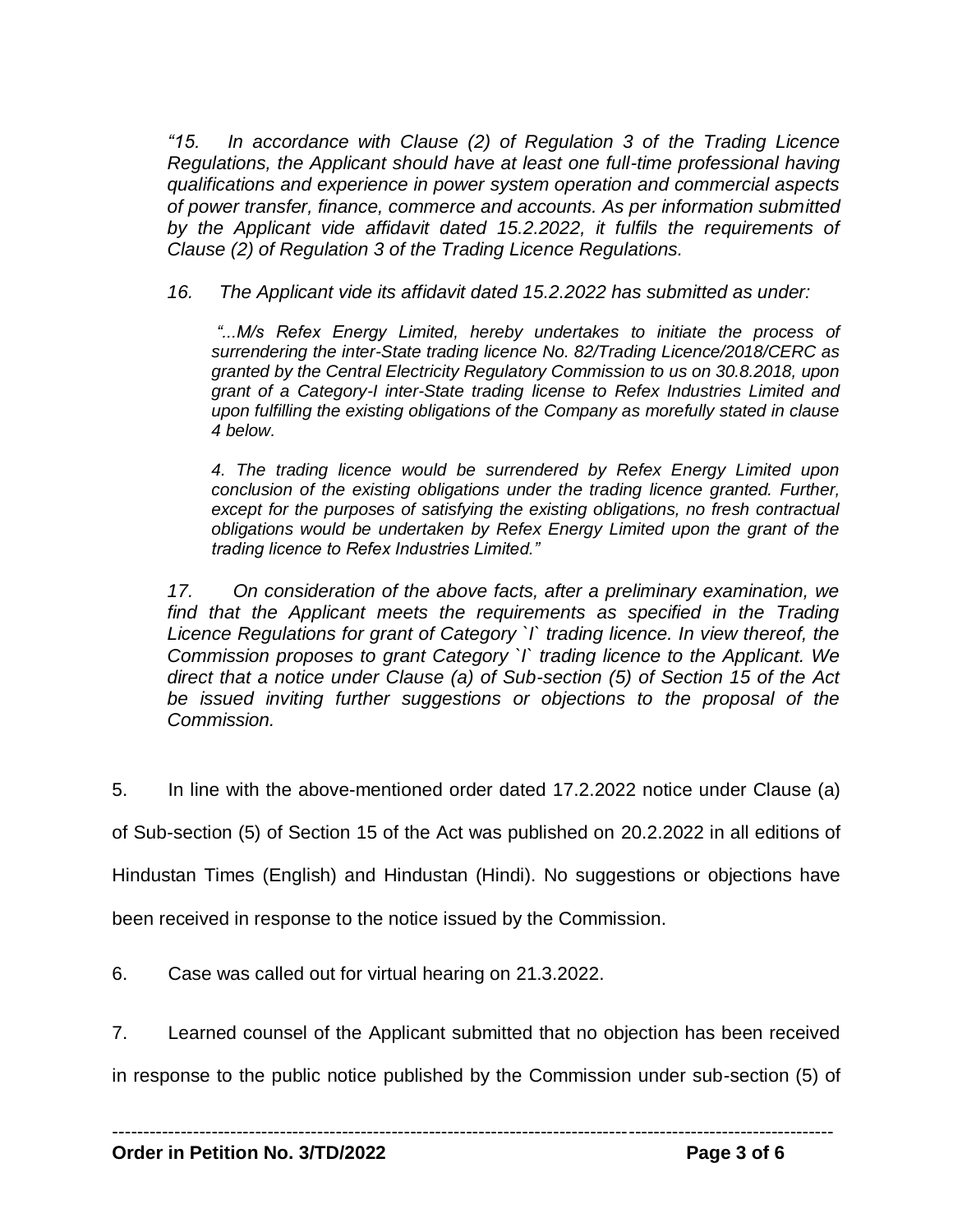Section 15 of the Act. Learned counsel of the Applicant further submitted that the Applicant company would comply with the requirements specified in the Trading Licence Regulations during the subsistence of the trading licence, if granted.

8. Clause (9) of Regulation 6 of the Trading Licence Regulations provides as under:

*"(9) On consideration of further objections or suggestions received and the reply of the applicant thereto, if any, the Commission may grant the licence or reject the application, for reasons to be recorded in writing if the application does not confirm to the provisions of the Act, the rules or regulations or provisions of any other law for the time being in force:*

*Provided that no application shall be rejected, unless the applicant has been given an opportunity of being heard."*

9. On consideration of the materials on record, we are satisfied that the Applicant company meets the requirements of the Act and the Trading Licence Regulations for grant of inter-State trading licence for Category 'I'. Accordingly, we direct that the Applicant, Refex Industries Limited be issued a Category 'I' licence for inter-State trading in electricity in whole of India.

10. The grant of trading licence to the Applicant (hereinafter referred to as "the licensee") is subject to the fulfillment of the following conditions throughout the period of subsistence of the licence:

(a) The licensee shall comply with the provisions of the Act, the Rules and the Regulations, particularly, Trading Licence Regulations, orders and directions issued by the Commission from time to time and any other law in force;

(b) The licensee shall comply with orders and directions issued by the Commission from to time;

(c) The licensee shall not engage in the business of transmission in electricity during the period of subsistence of the trading licence;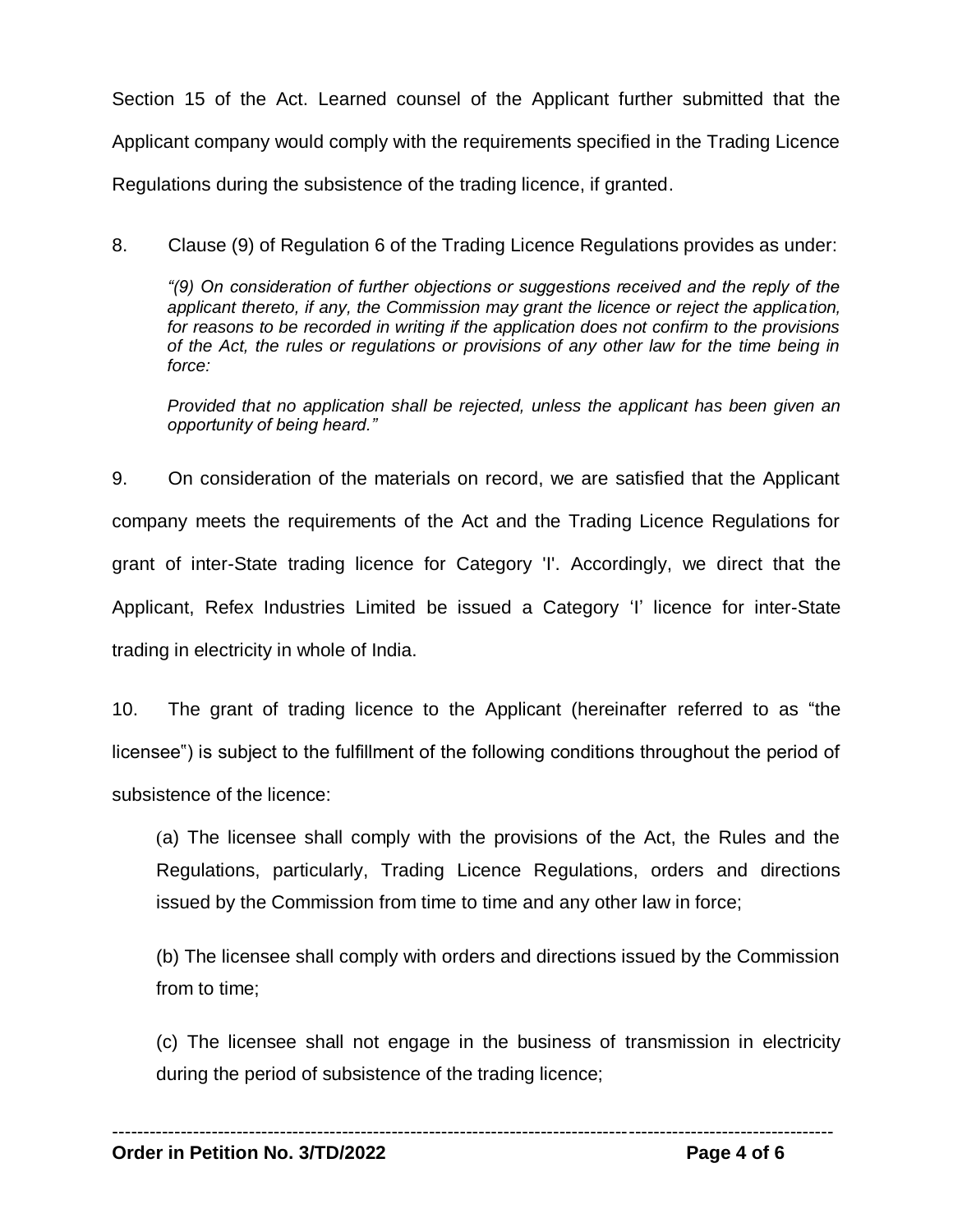(d) The licensee shall charge trading margin strictly in accordance with Trading Licence Regulations as amended from time to time;

(e) The licensee shall continue to be governed by the qualifications and disqualifications specified in Chapter 2 of the Trading Licence Regulations during the subsistence of licence;

(f) The licensee shall continue to abide by the terms and conditions of licence specified in Chapter V of the Trading Licence Regulations, as amended from time to time;

(g) The licensee shall regularly pay the annual licence fee in accordance with the provisions of the Central Electricity Regulatory Commission (Payment of Fees) Regulations, 2012, as amended from time to time or any subsequent enactment thereof;

(h) Non-compliance of the provisions of the Act, Rules, Regulations and the provisions of Trading Licence Regulations shall make the licence of the Applicant liable for revocation

(i) If the licensee fails to undertake trading in electricity within one year from the date of licence, the licence shall be liable for revocation in accordance with the provisions of the Act and Trading Licence Regulations; and

(j) The licensee shall submit all such report or information as may be required under Trading Licence Regulations or any other regulation of the Commission or as per the directions of the Commission as may be issued from time to time.

11. Let an extract copy of this order be sent to the Central Government in Ministry of Power and Central Electricity Authority in terms of sub-section (7) of Section 15 of the Electricity Act, 2003 for their information and record.